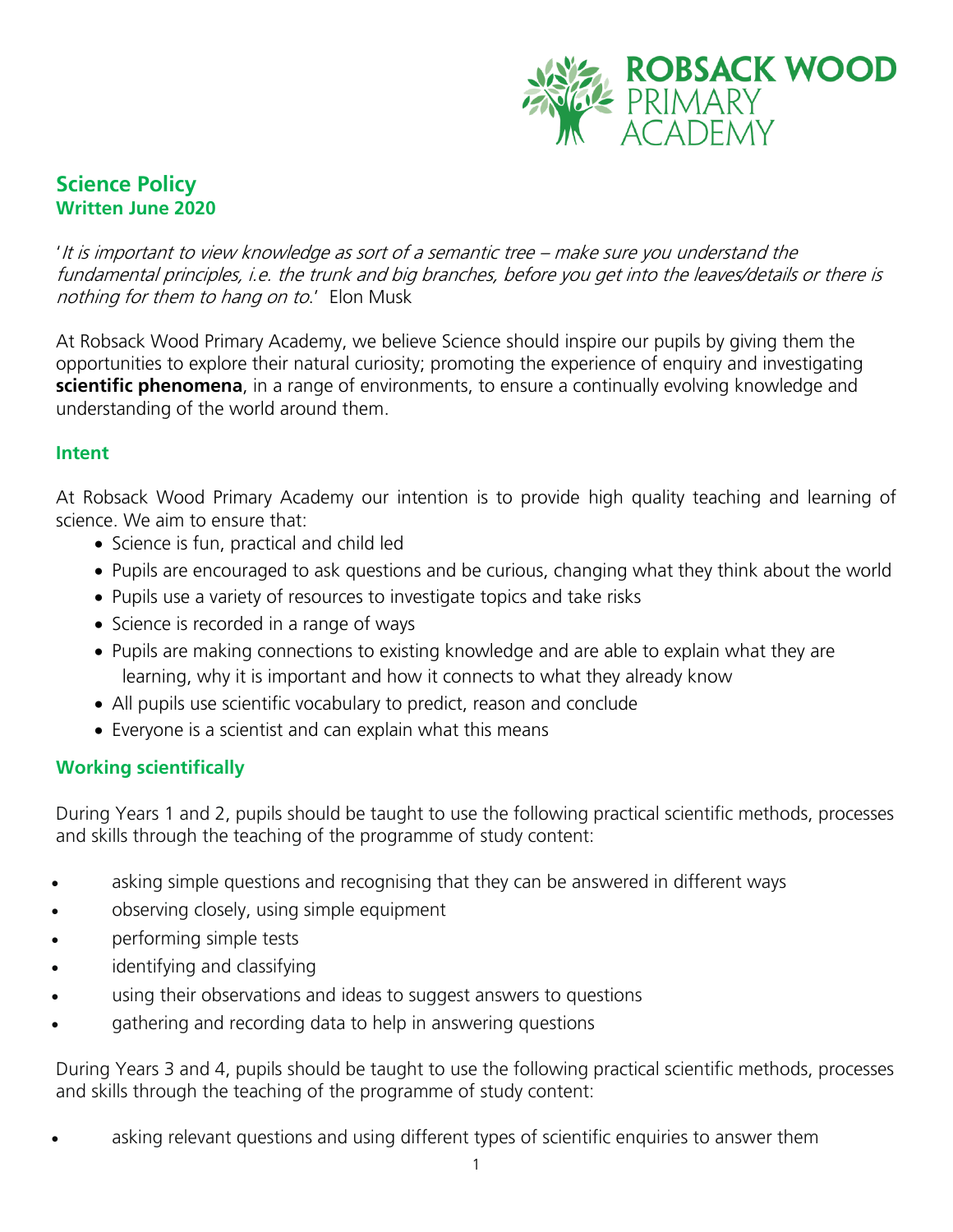- setting up simple practical enquiries, comparative and fair tests
- making systematic and careful observations and, where appropriate, taking accurate measurements using standard units, using a range of equipment, including thermometers and data loggers
- gathering, recording, classifying and presenting data in a variety of ways to help in answering questions
- recording findings using simple scientific language, drawings, labelled diagrams, keys, bar charts, and tables
- reporting on findings from enquiries, including oral and written explanations, displays or presentations of results and conclusions
- using results to draw simple conclusions, make predictions for new values, suggest improvements and raise further questions
- identifying differences, similarities or changes related to simple scientific ideas and processes
- using straightforward scientific evidence to answer questions or to support their findings.

During Years 5 and 6, pupils should be taught to use the following practical scientific methods, processes and skills through the teaching of the programme of study content:

- planning different types of scientific enquiries to answer questions, including recognising and controlling variables where necessary
- taking measurements, using a range of scientific equipment, with increasing accuracy and precision, taking repeat readings when appropriate
- recording data and results of increasing complexity using scientific diagrams and labels, classification keys, tables, scatter graphs, bar and line graphs
- using test results to make predictions to set up further comparative and fair tests
- reporting and presenting findings from enquiries, including conclusions, causal relationships and explanations of and a degree of trust in results, in oral and written forms such as displays and other presentations
- identifying scientific evidence that has been used to support or refute ideas or arguments

### **Implementation**

In ensuring high standards of teaching and learning in science, we implement a curriculum that is progressive throughout the whole school. Our curriculum progression map sets out the key knowledge and understanding for each year group.

We believe in the important of science as a subject and therefore, we do make artificial links between science and other subjects. Where connections can be made, and where they enhance pupil understanding and developing schema, we support pupils to understand that connectivity of learning.

Planning for science is a process in which all teachers are involved to ensure that the school gives full coverage of 'The National Curriculum' and, 'Understanding of the World' in the Early Years Foundation Stage. Science teaching at Robsack Wood Primary Academy involves adapting and extending the curriculum to match all pupils' needs. Teachers use topic starter sheets which set out learning objectives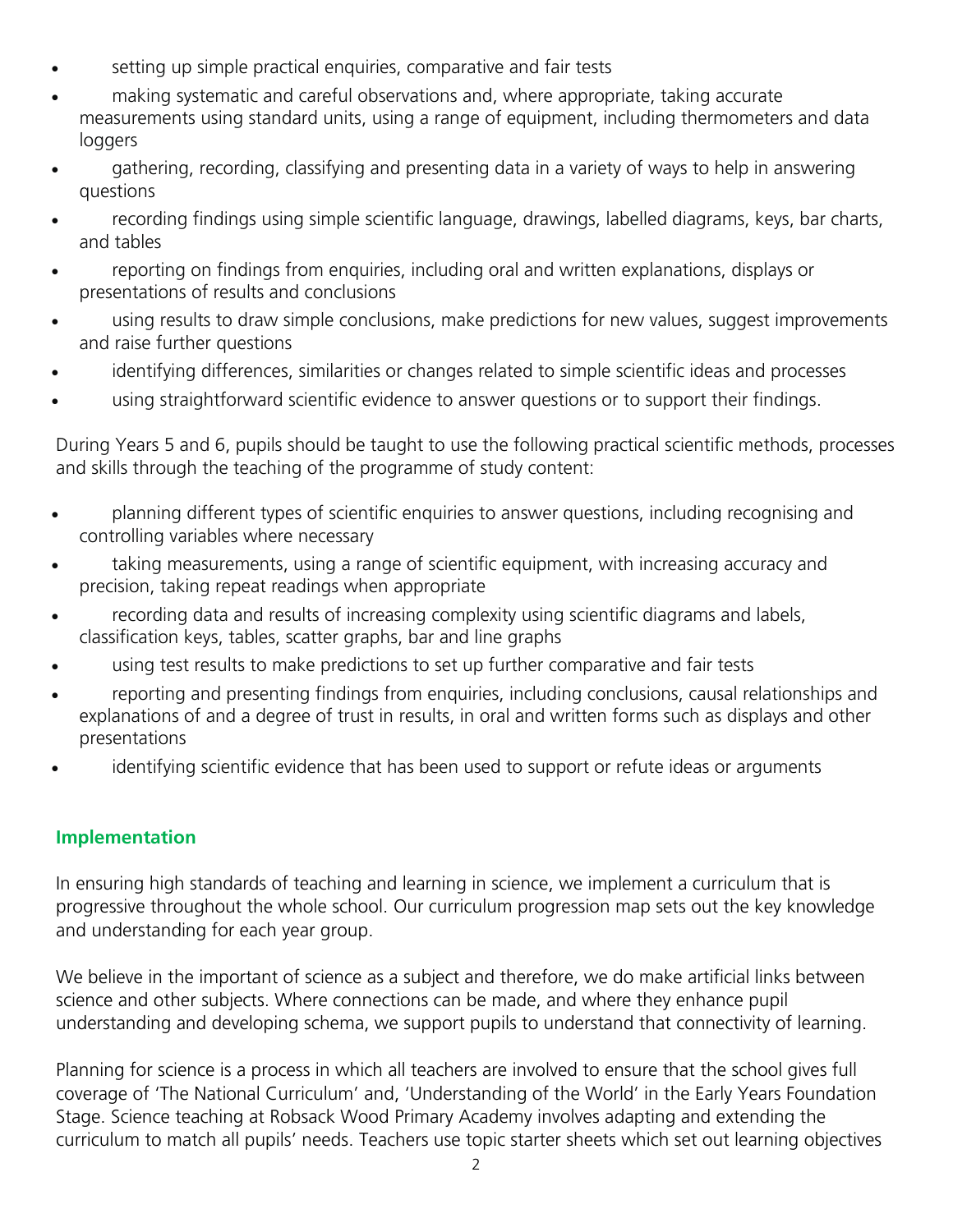and evidence of success for each science unit. This enables the teacher and the pupil to carefully monitor each pupil's developing understanding and knowledge.

The topic starter sheets are stuck into pupil's science books at the beginning of each new unit and teachers tick off the success criteria once they are confident children have achieved it. Topic starter sheets are based on the Association for Science Education planning matrices.

Science is taught consistently, once a week for up to two hours, but is additionally taught in many different contexts across all areas of the curriculum.

## **Impact**

The impact and measure of our success is that pupils not only acquire the appropriate age related knowledge linked to the science curriculum, but also skills which equip them to progress from their starting points, and within their everyday lives.

All pupils will have:

- A wider variety of skills linked to both scientific knowledge and understanding, and scientific enquiry/investigative skills.
- A richer vocabulary which will enable to articulate their understanding of taught concepts.
- High aspirations, which will see them through to further study, work and a successful adult life.

By the End of Key Stage 2, pupils will have following skills, attitudes and values. They will:

- Enjoy science and for them to feel like they could have a future in science careers.
- Pose own questions and carry out investigations to answer them.
- Be able to predict, reason and conclude.
- Know there is always more to find out. Science is never done.
- Be able to use and select equipment correctly.
- Be a responsible citizen of the world, caring for our environment.

We use the Association of Science Education matrices and moderation materials to assess pupil progress and developing understanding in science. Teachers will assess at the start of a unit to determine pupils' prior knowledge and will continue to assess for learning in each lesson throughout the topic. Teachers may use short quizzes throughout. For all pupils, year one to six, term six is used as a revision term to return to prior learning and ensure that knowledge is embedded.

Target Tracker is used to track pupil progress throughout their time at Robsack Wood.

## **Meeting the Needs of all Learners**

Science is taught to all pupils, whatever their ability and individual needs. Science forms part of the curriculum to provide a broad and balanced education to all pupils. Through our science teaching, we provide learning opportunities that enable all pupils to make good progress. We strive hard to meet the needs of those pupils with special educational needs, those with disabilities, as well as those who are higher attaining, and those learning English as an additional language. We take all reasonable steps to